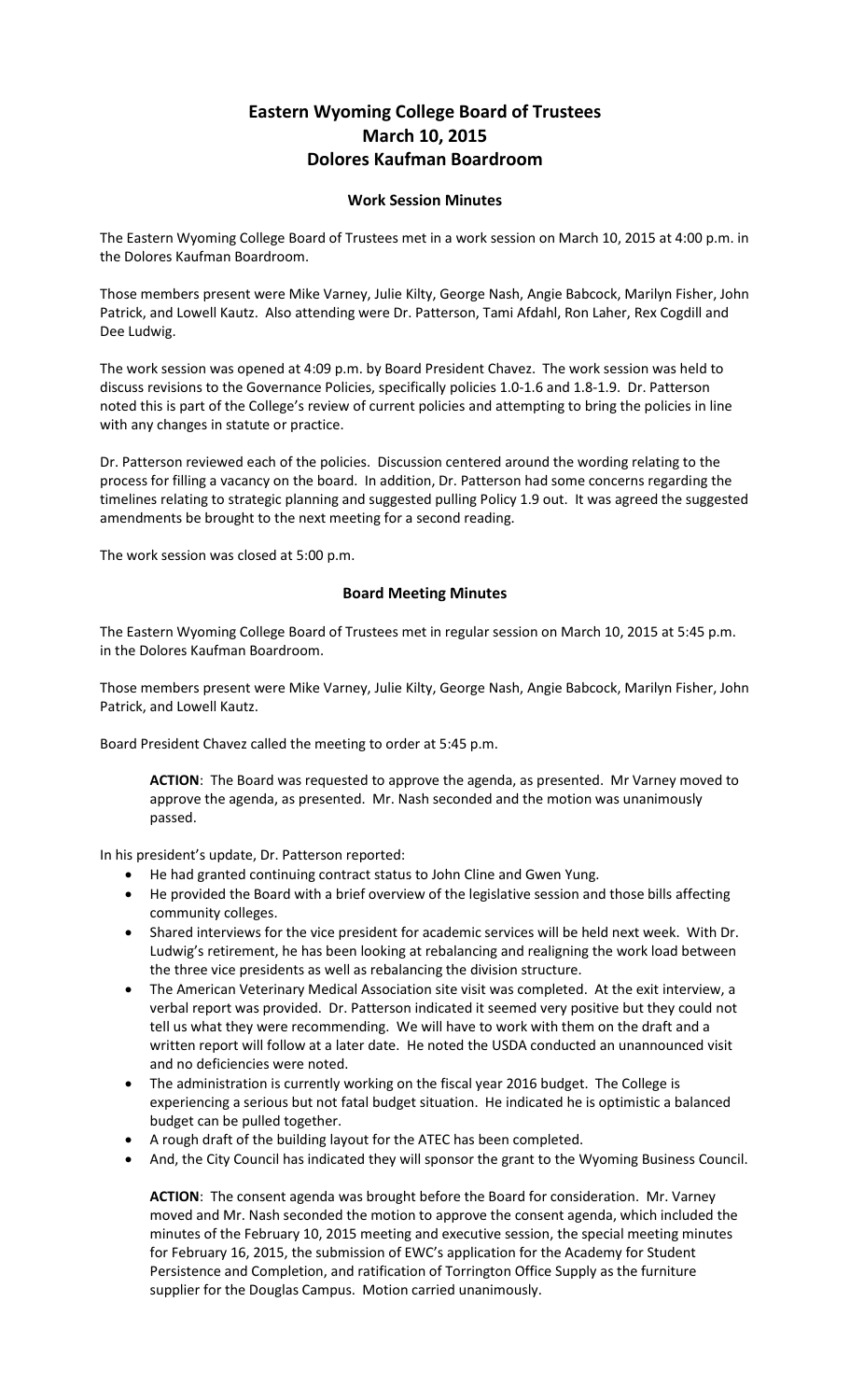**ACTION**: The financial report was presented by Mr. Laher. In addition, Mr. Laher reviewed the construction projects. He noted word had been received from the Goshen County Recreation Board that the application to move the softball field lights had been approved. Mr. Jarvis provided an update on Lancer Hall. Ms. Kilty moved to approve the financial report, as presented. Mr. Patrick seconded and the motion was unanimously approved.

**ACTION**: The Board was requested to approve on first reading the revisions to Governance policies 1.0-1.6 and 1.8-1.9 as discussed in the work session. The revisions will bring the policies and administrative rules in line with current state statutes and/or current practices. Following the discussion, Mr. Patrick made a motion to approve the policies as submitted at this time, specifically that (policy) 1.3 needs additional work and 1.9 be placed on hold pending the correlation between it and the administrations work. Ms. Fisher seconded and the motion was unanimously passed.

**ACTION**: Dr. Patterson informed the Trustees that in July 2014, President Obama signed the Workforce Investment Opportunity Act which requires that the Department of Workforce Services, the Department of Vocational Rehabilitation, the Adult Education department at EWC, and Wyoming Family Literacy work together to create a local Workforce Community Advisory Board. This board will act as a steering committee for the new collaboration of services. Marilyn Fisher has been approached and invited to serve as the board representative but it will take board action to make that appointment. A motion was made by Trustee Kilty and seconded by Trustee Nash to approve appointing Marilyn Fisher to this advisory board. Motion carried unanimously.

At this time, Trustee Kilty left the meeting.

ACTION: The Board was informed that at its January 28<sup>th</sup> meeting, the Foundation considered three items relative to facility naming and require approval by the Trustees. It was noted the changes were agreeable to the donors. In addition, Dr. Patterson provided a map outlining the proposed changes. A motion was made by Mr. Varney to approve the street that runs from West C Street, past the Cosmetology building and behind the main campus to Eastern Hall be named "Platte Valley Bank Drive." Seconded by Mr. Nash. Motion passed unanimously.

**ACTION**: A motion was made by Mr. Nash and seconded by Mr. Kautz to approve the new configuration of West C Street entry ways and pedestrian walkway in the commons area planned with construction of the CTEC building be named "Pinnacle Bank Drive." Motion carried unanimously.

**ACTION**: Mr. Kautz moved and Mr. Nash seconded the motion to approve the CTEC commons area be named for Mr. Franklin Smith in recognition of his generosity and love of the College. Motion was unanimously passed.

Updates were provided by the Staff Alliance, Student Services, Faculty Senate, Human Resources, Institutional Development and Learning.

The Integrated Postsecondary Education Data Systems (IPEDS) winter collection information was provided to the Trustees.

Dr. Ludwig presented the Fall 2014 Enrollment Report. The report indicated the Fall 2014 headcount decreased 6.0% and the full-time equivalency (FTE) decreased 4.1% compared to Fall 2013. Full-time headcount was down 25 students and part-time headcount was down 92 students resulting in a total decrease of 117 students. The number of students who attended EWC for the first time in Fall 2014 was down 94 full-time students and down 44 part-time students. The number of students who had attended EWC any time prior to Fall 2014 was up 69 full-time students, and down 48 part-time students. Goshen County was down 54 full-time and down 69 part-time students, and Outreach increased by 29 full-time and decreased 23 part-time students. Goshen County full-time equivalency decreased by 78.08 FTE, and Outreach increased by 21.63 FTE. Outreach accounted for 45.3% of the FTE.

In addition, the Annual Enrollment Report through Fall 2014 was presented. EWC experienced a decrease of 198 (8.1%) total students compared to 2013-14. Total Summer enrollment had a decrease of 81 students and Fall had a decrease of 117 students. The total headcount is 81 students below the five-year average. EWC experienced a 5.0% decrease in full-time equivalency (FTE) compared to 2013- 14. The FTE is 2.61 below the 5 year average.